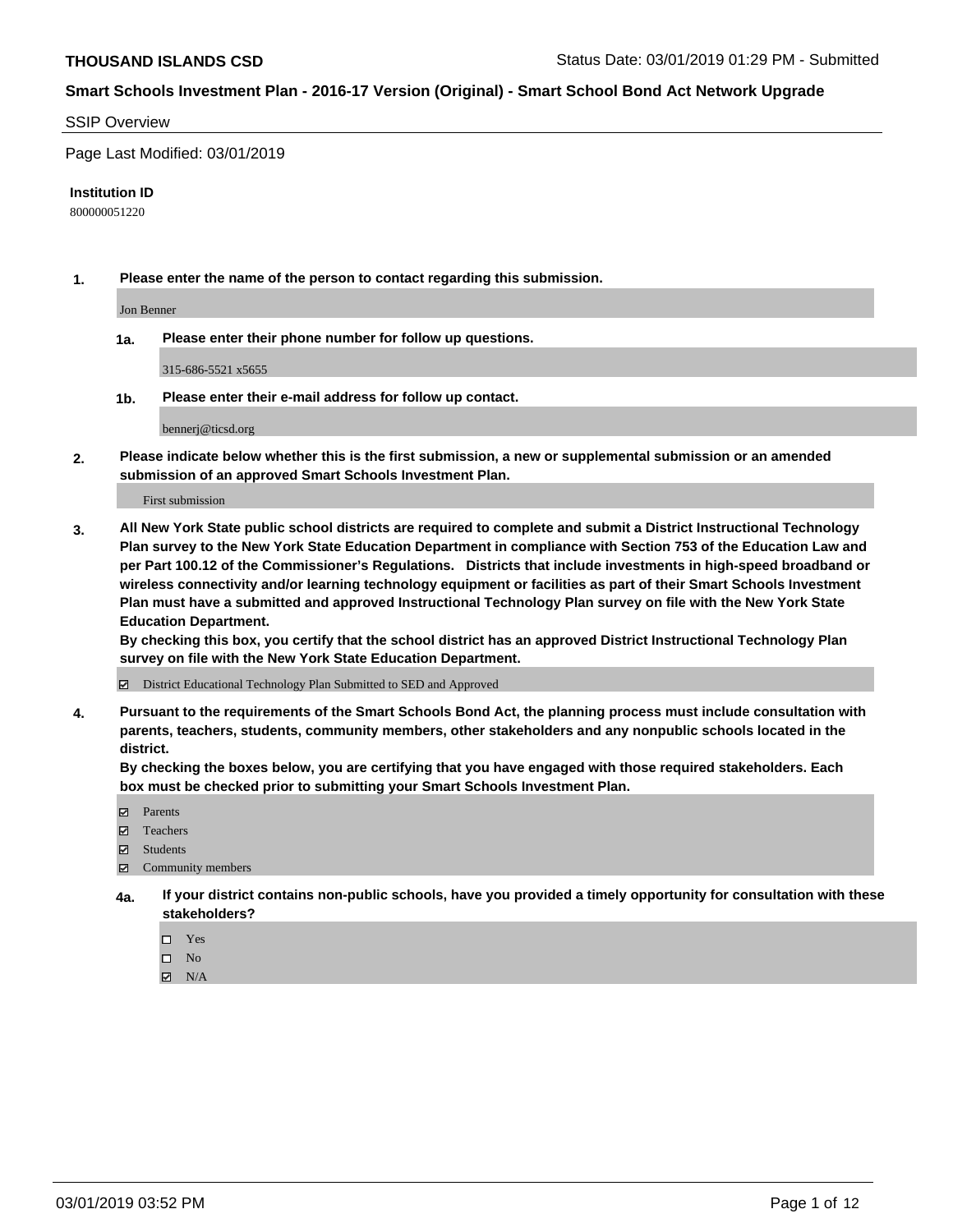#### SSIP Overview

Page Last Modified: 03/01/2019

### **5. Certify that the following required steps have taken place by checking the boxes below: Each box must be checked prior to submitting your Smart Schools Investment Plan.**

- The district developed and the school board approved a preliminary Smart Schools Investment Plan.
- $\boxtimes$  The preliminary plan was posted on the district website for at least 30 days. The district included an address to which any written comments on the plan should be sent.
- $\boxtimes$  The school board conducted a hearing that enabled stakeholders to respond to the preliminary plan. This hearing may have occured as part of a normal Board meeting, but adequate notice of the event must have been provided through local media and the district website for at least two weeks prior to the meeting.
- The district prepared a final plan for school board approval and such plan has been approved by the school board.
- $\boxtimes$  The final proposed plan that has been submitted has been posted on the district's website.
- **5a. Please upload the proposed Smart Schools Investment Plan (SSIP) that was posted on the district's website, along with any supporting materials. Note that this should be different than your recently submitted Educational Technology Survey. The Final SSIP, as approved by the School Board, should also be posted on the website and remain there during the course of the projects contained therein.**

TI-LAN-Upgrade\_Diagram.pdf Frontrunner Proposal 2.28.19.pdf TICSD\_Preliminary\_SMART\_Plan.pdf

**5b. Enter the webpage address where the final Smart Schools Investment Plan is posted. The Plan should remain posted for the life of the included projects.**

http://www.1000islandsschools.org/cms/One.aspx?portalId=417055&pageId=2697810

**6. Please enter an estimate of the total number of students and staff that will benefit from this Smart Schools Investment Plan based on the cumulative projects submitted to date.**

1,032

**7. An LEA/School District may partner with one or more other LEA/School Districts to form a consortium to pool Smart Schools Bond Act funds for a project that meets all other Smart School Bond Act requirements. Each school district participating in the consortium will need to file an approved Smart Schools Investment Plan for the project and submit a signed Memorandum of Understanding that sets forth the details of the consortium including the roles of each respective district.**

 $\Box$  The district plans to participate in a consortium to partner with other school district(s) to implement a Smart Schools project.

**8. Please enter the name and 6-digit SED Code for each LEA/School District participating in the Consortium.**

| <b>Partner LEA/District</b> | <b>ISED BEDS Code</b> |
|-----------------------------|-----------------------|
| (No Response)               | (No Response)         |

**9. Please upload a signed Memorandum of Understanding with all of the participating Consortium partners.**

(No Response)

**10. Your district's Smart Schools Bond Act Allocation is:**

\$752,523

**11. Enter the budget sub-allocations by category that you are submitting for approval at this time. If you are not budgeting SSBA funds for a category, please enter 0 (zero.) If the value entered is \$0, you will not be required to complete that survey question.**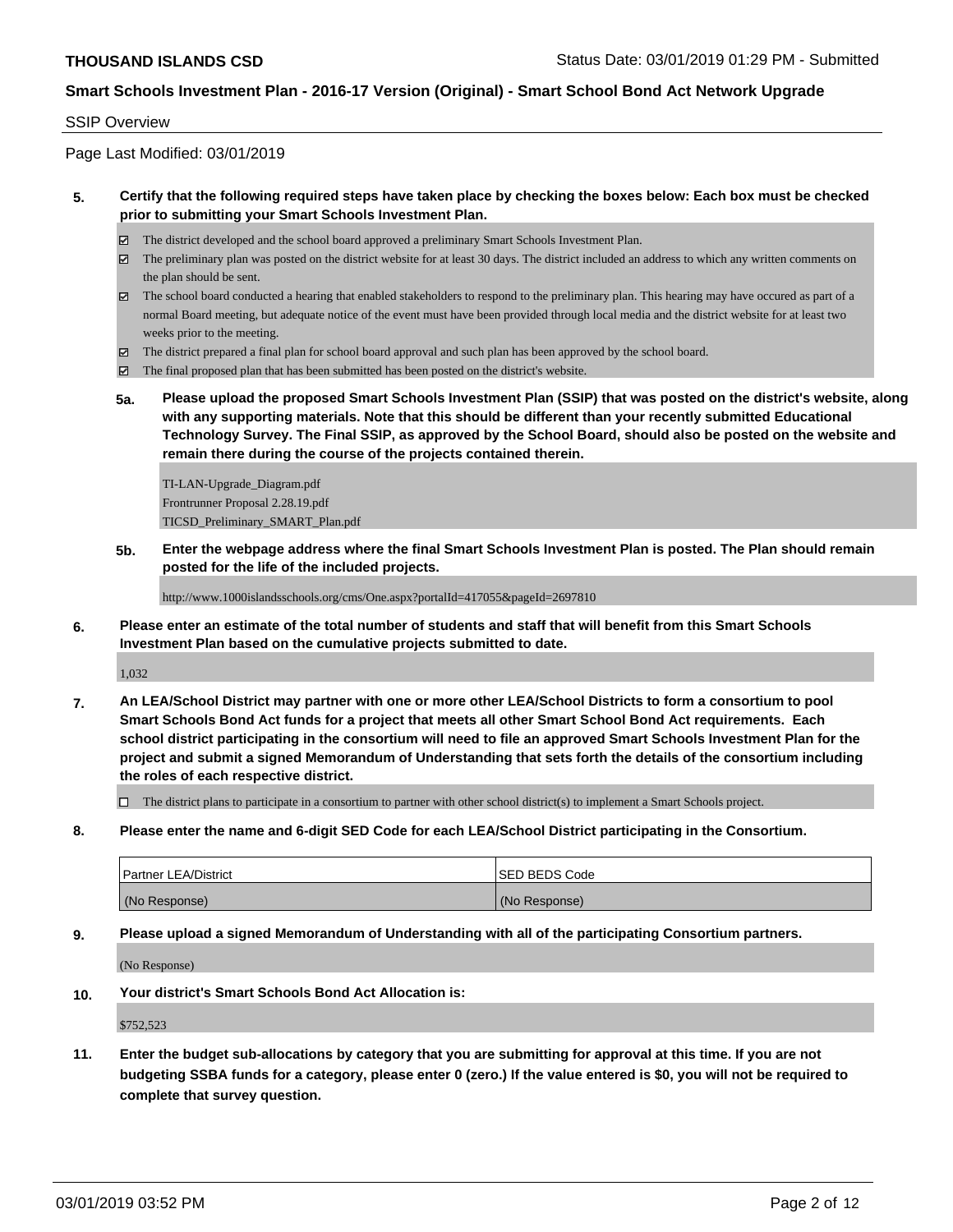# SSIP Overview

Page Last Modified: 03/01/2019

|                                       | Sub-<br>Allocations |
|---------------------------------------|---------------------|
| School Connectivity                   | 421,603             |
| Connectivity Projects for Communities | $\overline{0}$      |
| <b>Classroom Technology</b>           | $\overline{0}$      |
| Pre-Kindergarten Classrooms           | $\Omega$            |
| Replace Transportable Classrooms      | $\Omega$            |
| High-Tech Security Features           | $\overline{0}$      |
| Totals:                               | 421,603             |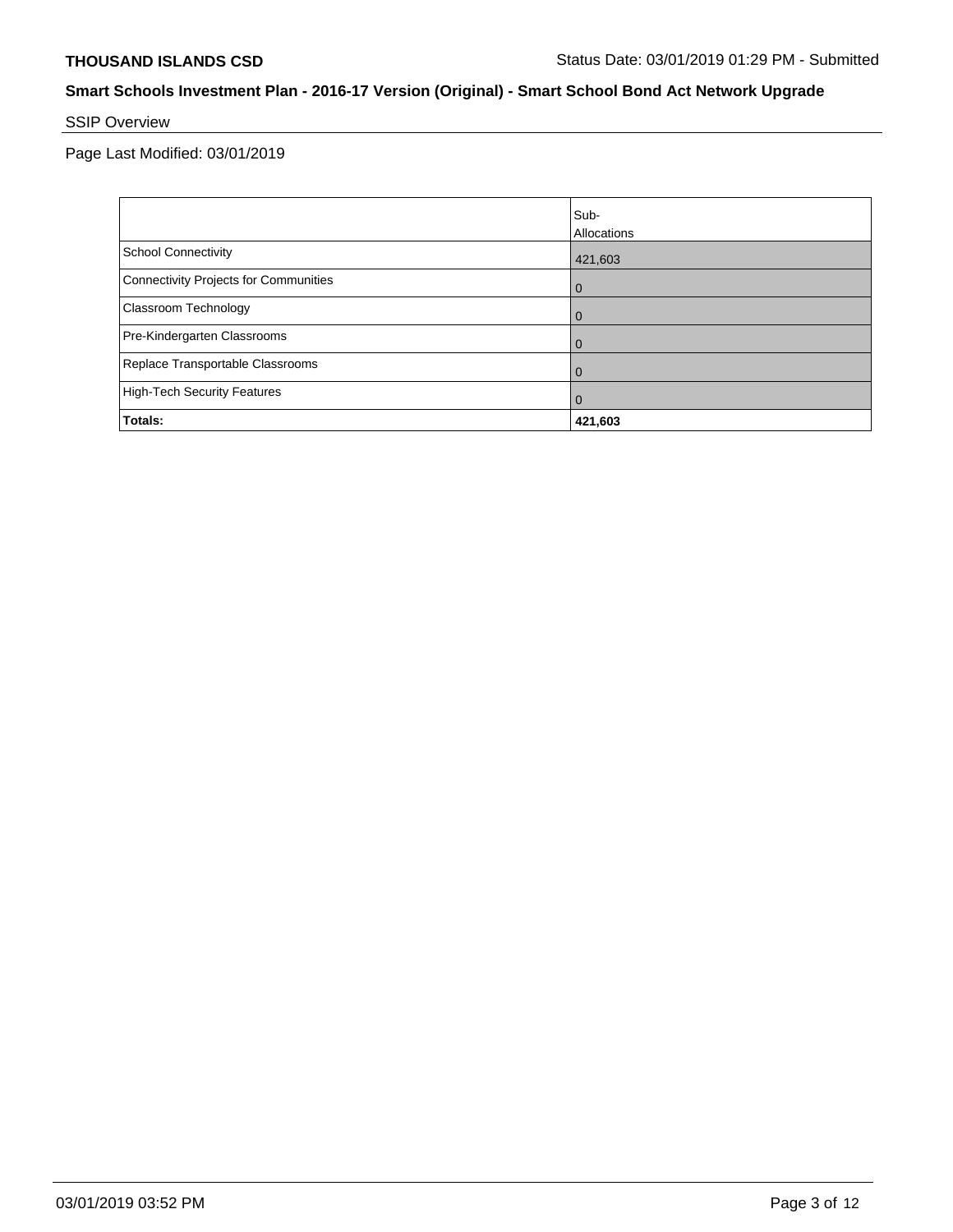### School Connectivity

Page Last Modified: 03/01/2019

- **1. In order for students and faculty to receive the maximum benefit from the technology made available under the Smart Schools Bond Act, their school buildings must possess sufficient connectivity infrastructure to ensure that devices can be used during the school day. Smart Schools Investment Plans must demonstrate that:**
	- **• sufficient infrastructure that meets the Federal Communications Commission's 100 Mbps per 1,000 students standard currently exists in the buildings where new devices will be deployed, or**
	- **• is a planned use of a portion of Smart Schools Bond Act funds, or**
	- **• is under development through another funding source.**

**Smart Schools Bond Act funds used for technology infrastructure or classroom technology investments must increase the number of school buildings that meet or exceed the minimum speed standard of 100 Mbps per 1,000 students and staff within 12 months. This standard may be met on either a contracted 24/7 firm service or a "burstable" capability. If the standard is met under the burstable criteria, it must be:**

**1. Specifically codified in a service contract with a provider, and**

**2. Guaranteed to be available to all students and devices as needed, particularly during periods of high demand, such as computer-based testing (CBT) periods.**

**Please describe how your district already meets or is planning to meet this standard within 12 months of plan submission.**

**Our District currently exceeds the Federal Communications Commission minimum speed standard of 100 Mbps per 1,000 students with 10 Gbps (1,0000 Mbps) for a student population of 910.**

- **1a. If a district believes that it will be impossible to meet this standard within 12 months, it may apply for a waiver of this requirement, as described on the Smart Schools website. The waiver must be filed and approved by SED prior to submitting this survey.**
	- By checking this box, you are certifying that the school district has an approved waiver of this requirement on file with the New York State Education Department.

#### **2. Connectivity Speed Calculator (Required)**

|                         | Number of<br><b>Students</b> | Multiply by<br>100 Kbps | Divide by 1000 Current Speed<br>to Convert to<br>Required<br>l Speed in Mb | lin Mb | Expected<br>Speed to be<br>Attained Within Required<br>12 Months | <b>Expected Date</b><br>When<br>Speed Will be<br>Met |
|-------------------------|------------------------------|-------------------------|----------------------------------------------------------------------------|--------|------------------------------------------------------------------|------------------------------------------------------|
|                         |                              |                         |                                                                            |        |                                                                  |                                                      |
| <b>Calculated Speed</b> | 910                          | 91,000                  | 91                                                                         | 91     | 1000                                                             | Met                                                  |

### **3. Describe how you intend to use Smart Schools Bond Act funds for high-speed broadband and/or wireless connectivity projects in school buildings.**

**Thousand Islands CSD has implemented a 1 to 1 Chromebook program in grades five through twelve. Chromebooks are also used extensively at the kindergarten through fourth grades. Through past capital projects and yearly spending the network infrastructure has been upgraded over time to support this. Additional coverage areas such as playgrounds, athletic venues, bus drop off zones, and concession areas will be added to our current coverage which will allow our staff and students greater access. Using funds provided through SMART, our intent is to further expand on the capabilities of our network and wireless infrastructure. Once complete all old access points will be replaced with new, faster units. All classrooms will have dedicated access points, and the supporting infrastructure will have redundancy built in to ensure uptime for students and faculty. Upon completion of this SMART bond project all buildings will have robust wireless access and we will have eliminated as many dead zones in coverage as possible.**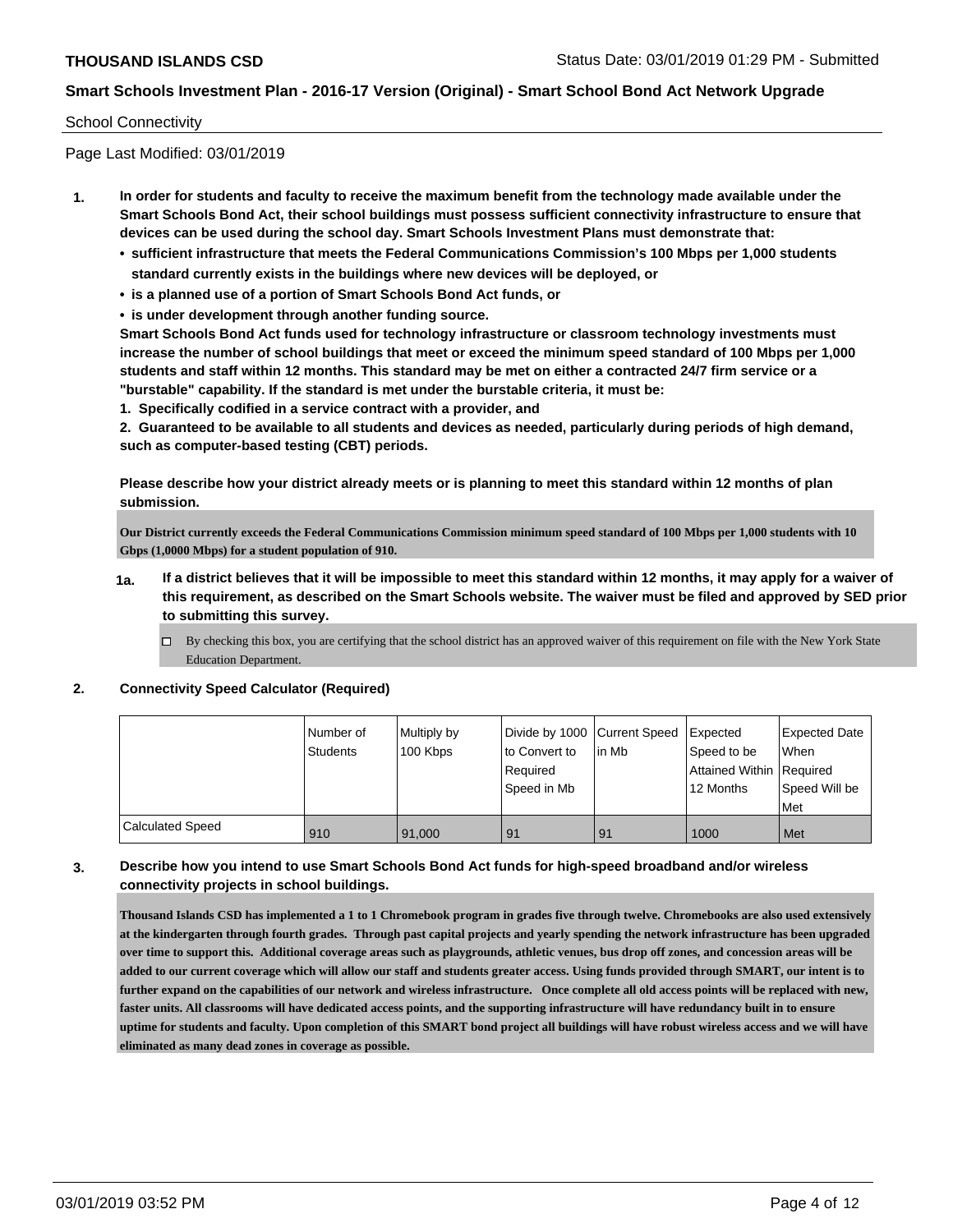#### School Connectivity

Page Last Modified: 03/01/2019

**4. Describe the linkage between the district's District Instructional Technology Plan and the proposed projects. (There should be a link between your response to this question and your response to Question 1 in Part E. Curriculum and Instruction "What are the district's plans to use digital connectivity and technology to improve teaching and learning?)**

**This infrastructure upgrade will strengthen and expand our wired and wireless networks which will enhance and support all the other instructional components. The WiFi upgrade will allow us to increase the number of mobile devices available for student research, collaboration, and instruction by providing an always on access to technology. This will expand the options our students have for taking online courses and Distant Learning by providing us greater opportunities for learning, preparing them for similar learning experiences post-secondary, and better preparing them for college and career readiness. This will also allow our District to be fully prepared for computer based testing as expected by the New York State Education Department.**

**5. If the district wishes to have students and staff access the Internet from wireless devices within the school building, or in close proximity to it, it must first ensure that it has a robust Wi-Fi network in place that has sufficient bandwidth to meet user demand.**

**Please describe how you have quantified this demand and how you plan to meet this demand.**

**With our current 1 to 1 initiative and wireless infrastructure we experience some intermittent connection problems in areas of highest use, mostly in the high school and middle school, consequently the students cannot utilize their Chromebooks for school and homework. The auditorium and lunch rooms have problems as well when utilized for large group instruction and testing. Through this upgrade we will eliminate these congestion problems and minimize dead zones in our coverage District wide. As we extend our 1 to 1 initiative to more grade levels the increased number of devices will place a greater demand on our network therefore upgrading the system is critical to the success of our 21st Century Learners.**

**6. As indicated on Page 5 of the guidance, the Office of Facilities Planning will have to conduct a preliminary review of all capital projects, including connectivity projects.**

**Please indicate on a separate row each project number given to you by the Office of Facilities Planning.**

| <b>Project Number</b> |  |
|-----------------------|--|
| 22-07-01-04-7-999-BA1 |  |

**7. Certain high-tech security and connectivity infrastructure projects may be eligible for an expedited review process as determined by the Office of Facilities Planning.**

#### **Was your project deemed eligible for streamlined review?**

Yes

- **7a. Districts that choose the Streamlined Review Process will be required to certify that they have reviewed all installations with their licensed architect or engineer of record and provide that person's name and license number. The licensed professional must review the products and proposed method of installation prior to implementation and review the work during and after completion in order to affirm that the work was codecompliant, if requested.**
	- I certify that I have reviewed all installations with a licensed architect or engineer of record.
- **8. Include the name and license number of the architect or engineer of record.**

| Name            | License Number |
|-----------------|----------------|
| Nick Signorelli | 24017          |

**9. If you are submitting an allocation for School Connectivity complete this table.**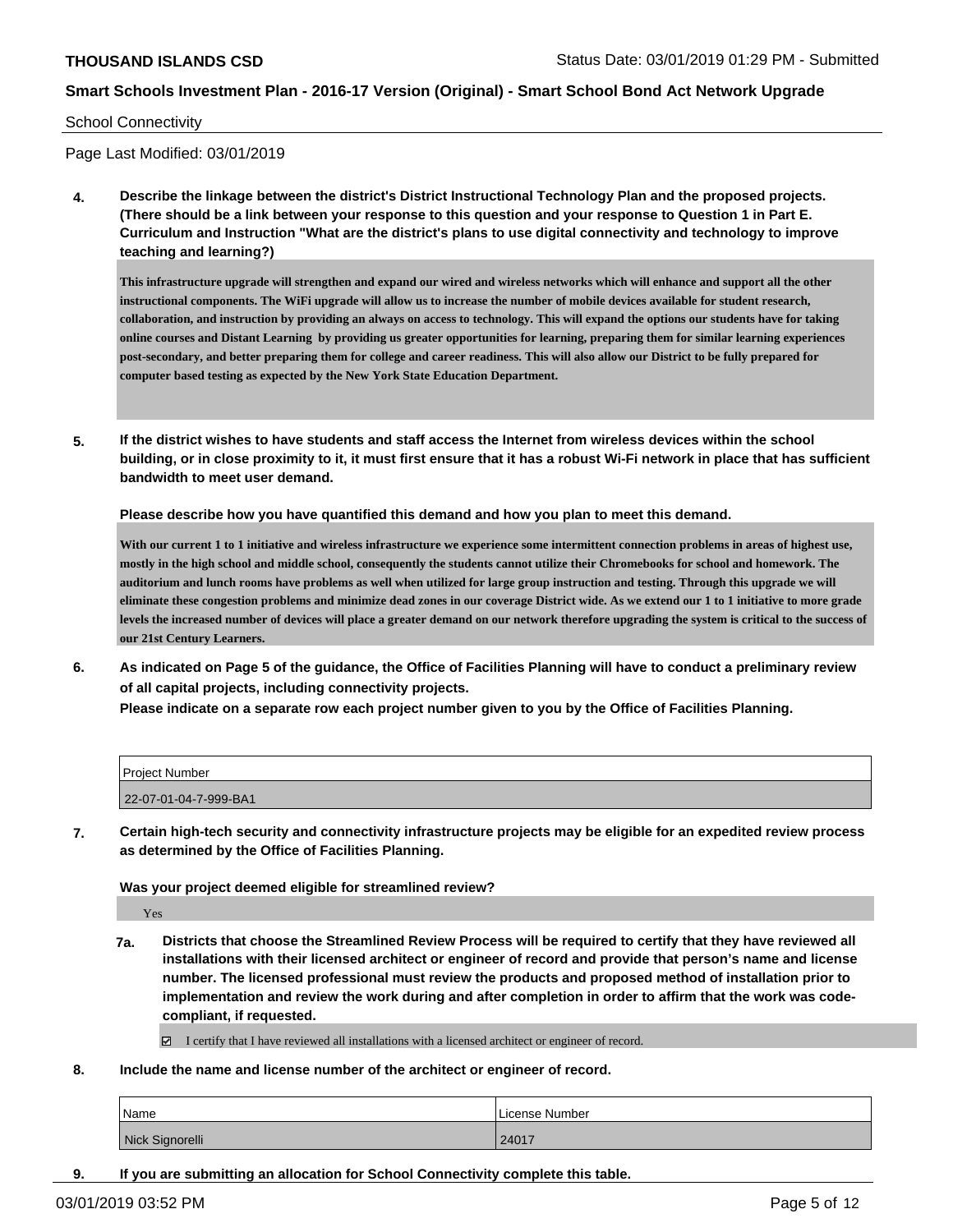#### School Connectivity

Page Last Modified: 03/01/2019

**Note that the calculated Total at the bottom of the table must equal the Total allocation for this category that you entered in the SSIP Overview overall budget.** 

|                                                   | Sub-          |
|---------------------------------------------------|---------------|
|                                                   | Allocation    |
| Network/Access Costs                              | 269,562       |
| <b>Outside Plant Costs</b>                        | (No Response) |
| <b>School Internal Connections and Components</b> | 146,841       |
| <b>Professional Services</b>                      | 2,400         |
| Testing                                           | (No Response) |
| <b>Other Upfront Costs</b>                        | (No Response) |
| <b>Other Costs</b>                                | 2,800         |
| Totals:                                           | 421,603       |

**10. Please detail the type, quantity, per unit cost and total cost of the eligible items under each sub-category. This is especially important for any expenditures listed under the "Other" category. All expenditures must be eligible for tax-exempt financing to be reimbursed through the SSBA. Sufficient detail must be provided so that we can verify this is the case. If you have any questions, please contact us directly through smartschools@nysed.gov. NOTE: Wireless Access Points should be included in this category, not under Classroom Educational Technology, except those that will be loaned/purchased for nonpublic schools.**

**Add rows under each sub-category for additional items, as needed.**

| Select the allowable expenditure<br>type.<br>Repeat to add another item under<br>each type. | Item to be purchased                          | Quantity       | Cost per Item | <b>Total Cost</b> |
|---------------------------------------------------------------------------------------------|-----------------------------------------------|----------------|---------------|-------------------|
| <b>Connections/Components</b>                                                               | Aruba 5400R 1100W PoE+ zl2 PSU                | 5              | 645           | 3,225             |
| <b>Connections/Components</b>                                                               | Aruba 10G SFP+ LC LRM 220m MMF<br>Transceiver | 33             | 475           | 15,675            |
| <b>Connections/Components</b>                                                               | Aruba 24p 1000BASE-T PoE+ v3 zl2<br>Mod       | $\overline{4}$ | 1,890         | 7,560             |
| <b>Connections/Components</b>                                                               | Aruba 8p 1G/10GbE SFP+ v3 zl2 Mod             | 2              | 2,520         | 5,040             |
| <b>Connections/Components</b>                                                               | Aruba 10G SFP+ LC LR 10km SMF<br>Transceiver  | 9              | 1,465         | 13,185            |
| <b>Connections/Components</b>                                                               | Aruba 10G SFP+ to SFP+ 3m DAC<br>Cable        | $\overline{2}$ | 75            | 150               |
| <b>Connections/Components</b>                                                               | Aruba 10G SFP+ to SFP+ 7m DAC<br>Cable        | $\overline{2}$ | 102           | 205               |
| <b>Connections/Components</b>                                                               | Aruba X372 54VDC 1050W Power<br>Supply        | 37             | 492           | 18,223            |
| <b>Connections/Components</b>                                                               | Aruba 2930 2-port Stacking Module             | 36             | 535           | 19,260            |
| <b>Connections/Components</b>                                                               | Aruba 3810M/2930M 4SFP+ MACsec<br>Module      | 19             | 662           | 12,588            |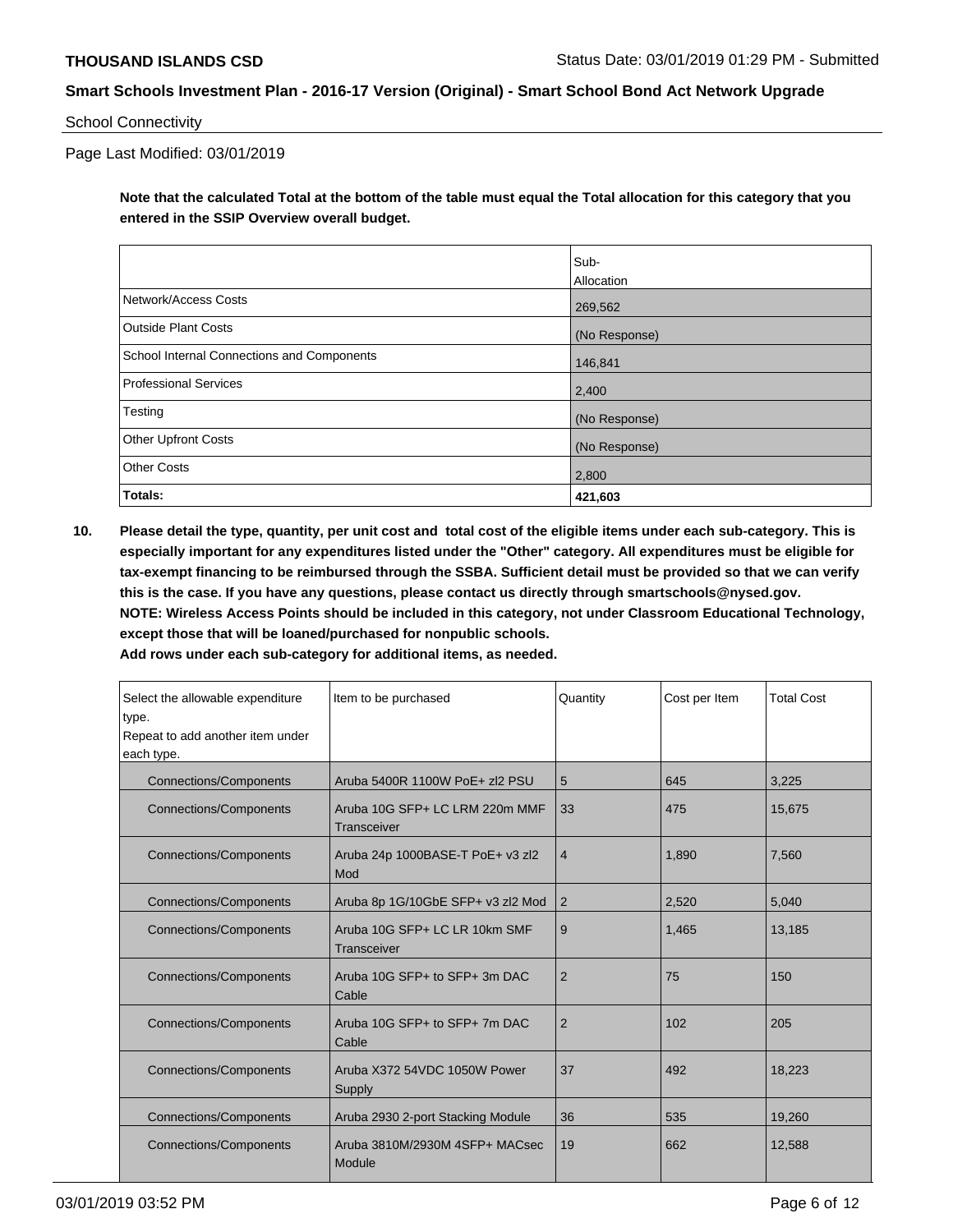# School Connectivity

# Page Last Modified: 03/01/2019

| Select the allowable expenditure<br>type.<br>Repeat to add another item under | Item to be purchased                                                                                                                                                                                                | Quantity       | Cost per Item  | <b>Total Cost</b> |
|-------------------------------------------------------------------------------|---------------------------------------------------------------------------------------------------------------------------------------------------------------------------------------------------------------------|----------------|----------------|-------------------|
| each type.                                                                    |                                                                                                                                                                                                                     |                |                |                   |
| <b>Connections/Components</b>                                                 | Aruba 2920/2930M 1m Stacking Cable                                                                                                                                                                                  | 27             | 100            | 2,700             |
| <b>Connections/Components</b>                                                 | Aruba 2920/2930M 3m Stacking Cable                                                                                                                                                                                  | 8              | 157            | 1,260             |
| <b>Connections/Components</b>                                                 | Aruba 10G SFP+ to SFP+ 1m DAC<br>Cable                                                                                                                                                                              | $\overline{2}$ | 52             | 105               |
| <b>Connections/Components</b>                                                 | PC-AC-NA North America AC Power<br>Cord                                                                                                                                                                             | $\overline{2}$ | $\overline{2}$ | 5                 |
| <b>Connections/Components</b>                                                 | Aruba 1G SFP LC LX 10km SMF<br>Transceiver                                                                                                                                                                          | $\overline{7}$ | 365            | 2,555             |
| <b>Connections/Components</b>                                                 | Aruba X372 54VDC 680W Power<br>Supply                                                                                                                                                                               | 3              | 335            | 1,005             |
| <b>Network/Access Costs</b>                                                   | AP-ANT-1W 2.4-2.5GHz (4dBi)/4.9-<br>5.875GHz (6dBi) Hi Gain Dual-band<br>Omni-Dir Indoor Antenna                                                                                                                    | 304            | 17             | 5,320             |
| <b>Network/Access Costs</b>                                                   | Aruba 5406R 44GT PoE+/4SFP+ v3<br>zl <sub>2</sub> Switch                                                                                                                                                            | $\overline{2}$ | 4,777          | 9,555             |
| <b>Network/Access Costs</b>                                                   | Aruba 2930M 48G PoE+ 1-slot Switch                                                                                                                                                                                  | 37             | 3,330          | 123,210           |
| <b>Network/Access Costs</b>                                                   | Aruba MM-VA-50 Mobility Master SW<br>E-LTU                                                                                                                                                                          | 3              | 997            | 2,993             |
| <b>Network/Access Costs</b>                                                   | Aruba 7205-K12-64-US 7205 K-12<br>(US) Mobility Controller w/64 AP<br>License Bundle (includes 1 Year FC<br>support)                                                                                                | $\overline{2}$ | 10,760         | 21,520            |
| <b>Network/Access Costs</b>                                                   | Aruba LIC-K12-1 1 Addl AP Lic for<br>Policy Enforcement FW and RF<br>Protect for K-12 Bundle E-LTU (Adds<br>one each of LIC-AP, LIC-PEF and LIC-<br>RFP license to any K-12 bundle.<br>Includes 1 Year FC support.) | 19             | 82             | 1,568             |
| <b>Network/Access Costs</b>                                                   | Aruba AP-365 (US) Outdoor AP                                                                                                                                                                                        | 14             | 680            | 9,520             |
| <b>Network/Access Costs</b>                                                   | Aruba AW-K12-1 AirWave K-12<br>Bundle 1 Device License E-LTU<br>(includes 1 Year FC support)                                                                                                                        | 165            | 24             | 4,043             |
| <b>Network/Access Costs</b>                                                   | Aruba ClearPass Cx000V VM<br>Appliance E-LTU                                                                                                                                                                        | $\mathbf{1}$   | 2,000          | 2,000             |
| <b>Network/Access Costs</b>                                                   | Aruba ClearPass NL AC 500 CE E-<br>LTU                                                                                                                                                                              | $\mathbf{1}$   | 6,500          | 6,500             |
| <b>Network/Access Costs</b>                                                   | Aruba AP-514 (US) Unified AP                                                                                                                                                                                        | 76             | 575            | 43,700            |
| Network/Access Costs                                                          | Aruba AP-515 (US) Unified AP                                                                                                                                                                                        | 57             | 575            | 32,775            |
| <b>Network/Access Costs</b>                                                   | Aruba 2930M 24G PoE+ 1-slot Switch                                                                                                                                                                                  | $\sqrt{3}$     | 1,810          | 5,430             |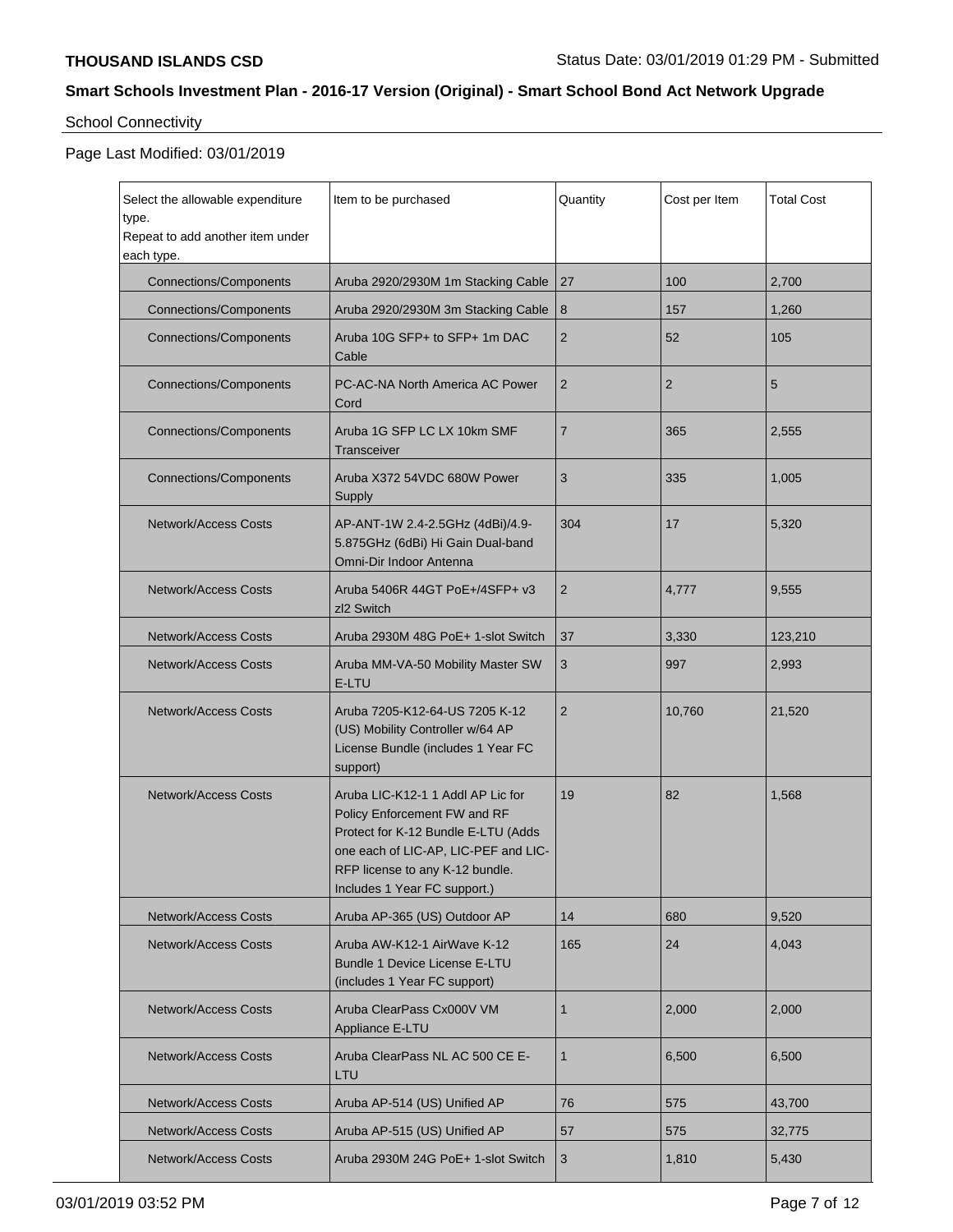# School Connectivity

# Page Last Modified: 03/01/2019

| Select the allowable expenditure<br>type.<br>Repeat to add another item under<br>each type. | Item to be purchased                                                                                                                                                                                                                                                                                                                                                                                                                                                                                                                                                                                                                                                                                                                                                                             | Quantity     | Cost per Item | <b>Total Cost</b> |
|---------------------------------------------------------------------------------------------|--------------------------------------------------------------------------------------------------------------------------------------------------------------------------------------------------------------------------------------------------------------------------------------------------------------------------------------------------------------------------------------------------------------------------------------------------------------------------------------------------------------------------------------------------------------------------------------------------------------------------------------------------------------------------------------------------------------------------------------------------------------------------------------------------|--------------|---------------|-------------------|
| <b>Network/Access Costs</b>                                                                 | Aruba 2930F 24G PoE+ 4SFP Switch                                                                                                                                                                                                                                                                                                                                                                                                                                                                                                                                                                                                                                                                                                                                                                 | 1            | 1,427         | 1,428             |
| <b>Other Costs</b>                                                                          | AP-270-MNT-V2 AP-270 Series<br>Outdoor Pole/Wall Short Mount Kit                                                                                                                                                                                                                                                                                                                                                                                                                                                                                                                                                                                                                                                                                                                                 | 14           | 67            | 945               |
| <b>Other Costs</b>                                                                          | Aruba AP-MNT-MP10-A Campus AP<br>mount bracket kit (10-pack) type B:<br>suspended ceiling rail, ?at 15/16                                                                                                                                                                                                                                                                                                                                                                                                                                                                                                                                                                                                                                                                                        | 6            | 102           | 615               |
| <b>Other Costs</b>                                                                          | Aruba AP-MNT-MP10-E Campus AP<br>mount bracket kit (10-pack) type E:<br>wall-box                                                                                                                                                                                                                                                                                                                                                                                                                                                                                                                                                                                                                                                                                                                 | 8            | 155           | 1,240             |
| <b>Connections/Components</b>                                                               | Physical Installation: Access point<br>installation - Install (74) wall mounted<br>WLAN access points and (55) drop<br>ceiling access points. Assumes that all<br>access point locations have new Cat6<br>terminated network cable in place with<br>locations clearly marked. Assumes<br>1000 Islands to install (14) exterior<br>WLAN access points. Data Switches -<br>Stage core and edge data switches<br>(install all modules/power supplies).<br>Rack mount 42 data switches in 14<br>existing closets and patch into existing<br>patch panels and racks. Assumes that<br>existing data racks are full and will not<br>accomodate both existing and new<br>data switches. Assumes free and clear<br>access to all closet locations in a<br>timely mannor. Assumes no arial lift<br>rental. | $\mathbf{1}$ | 29,700        | 29,700            |
| <b>Connections/Components</b>                                                               | Configuration: WLAN/LAN<br>Configuration - Configure Aruba WLAN<br>controller, Core and Edge LAN based<br>on existing network configurations<br>provided by 1000 Islands CSD.<br>ClearPass & Airwave Configuration -<br>Configure Aruba ClearPass and<br>Airwave based on K-12 best practices.                                                                                                                                                                                                                                                                                                                                                                                                                                                                                                   | 1            | 14,400        | 14,400            |
| <b>Professional Services</b>                                                                | Project Management                                                                                                                                                                                                                                                                                                                                                                                                                                                                                                                                                                                                                                                                                                                                                                               | 1            | 2,400         | 2,400             |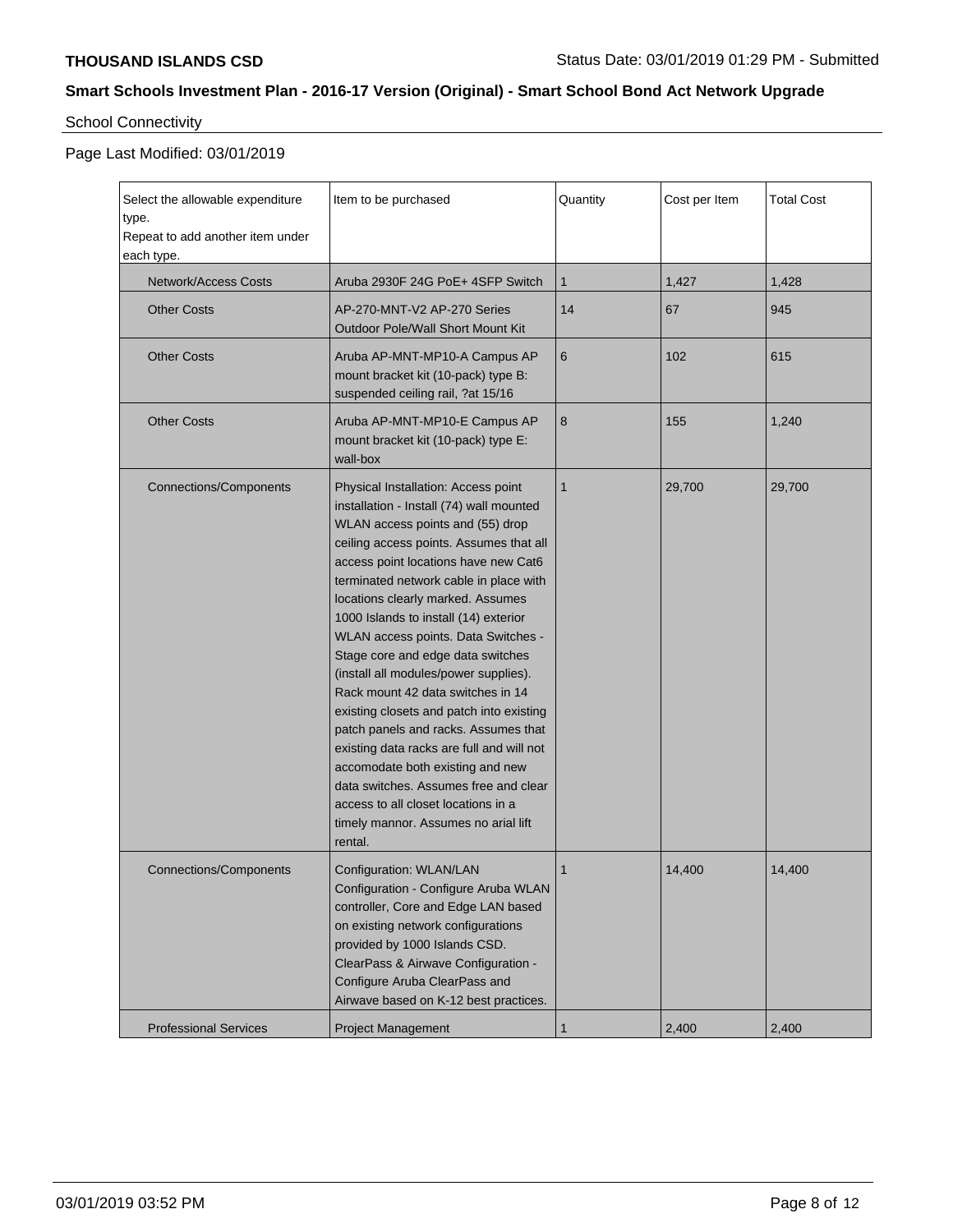### Classroom Learning Technology

Page Last Modified: 12/20/2017

**1. In order for students and faculty to receive the maximum benefit from the technology made available under the Smart Schools Bond Act, their school buildings must possess sufficient connectivity infrastructure to ensure that devices can be used during the school day. Smart Schools Investment Plans must demonstrate that sufficient infrastructure that meets the Federal Communications Commission's 100 Mbps per 1,000 students standard currently exists in the buildings where new devices will be deployed, or is a planned use of a portion of Smart Schools Bond Act funds, or is under development through another funding source.**

**Smart Schools Bond Act funds used for technology infrastructure or classroom technology investments must increase the number of school buildings that meet or exceed the minimum speed standard of 100 Mbps per 1,000 students and staff within 12 months. This standard may be met on either a contracted 24/7 firm service or a "burstable" capability. If the standard is met under the burstable criteria, it must be:**

**1. Specifically codified in a service contract with a provider, and**

**2. Guaranteed to be available to all students and devices as needed, particularly during periods of high demand, such as computer-based testing (CBT) periods.**

**Please describe how your district already meets or is planning to meet this standard within 12 months of plan submission.**

(No Response)

- **1a. If a district believes that it will be impossible to meet this standard within 12 months, it may apply for a waiver of this requirement, as described on the Smart Schools website. The waiver must be filed and approved by SED prior to submitting this survey.**
	- By checking this box, you are certifying that the school district has an approved waiver of this requirement on file with the New York State Education Department.

#### **2. Connectivity Speed Calculator (Required)**

|                         | Number of<br>Students | Multiply by<br>100 Kbps | Divide by 1000 Current Speed<br>to Convert to<br>Required<br>l Speed in Mb | lin Mb           | <b>Expected</b><br>Speed to be<br><b>Attained Within Required</b><br>12 Months | <b>Expected Date</b><br>When<br>Speed Will be<br><b>Met</b> |
|-------------------------|-----------------------|-------------------------|----------------------------------------------------------------------------|------------------|--------------------------------------------------------------------------------|-------------------------------------------------------------|
| <b>Calculated Speed</b> | (No<br>Response)      | (No Response)           | (No<br>Response)                                                           | (No<br>Response) | l (No<br>Response)                                                             | (No<br>Response)                                            |

**3. If the district wishes to have students and staff access the Internet from wireless devices within the school building, or in close proximity to it, it must first ensure that it has a robust Wi-Fi network in place that has sufficient bandwidth to meet user demand.**

**Please describe how you have quantified this demand and how you plan to meet this demand.**

(No Response)

**4. All New York State public school districts are required to complete and submit an Instructional Technology Plan survey to the New York State Education Department in compliance with Section 753 of the Education Law and per Part 100.12 of the Commissioner's Regulations.**

**Districts that include educational technology purchases as part of their Smart Schools Investment Plan must have a submitted and approved Instructional Technology Plan survey on file with the New York State Education Department.**

- By checking this box, you are certifying that the school district has an approved Instructional Technology Plan survey on file with the New York State Education Department.
- **5. Describe the devices you intend to purchase and their compatibility with existing or planned platforms or systems. Specifically address the adequacy of each facility's electrical, HVAC and other infrastructure necessary to install and support the operation of the planned technology.**

(No Response)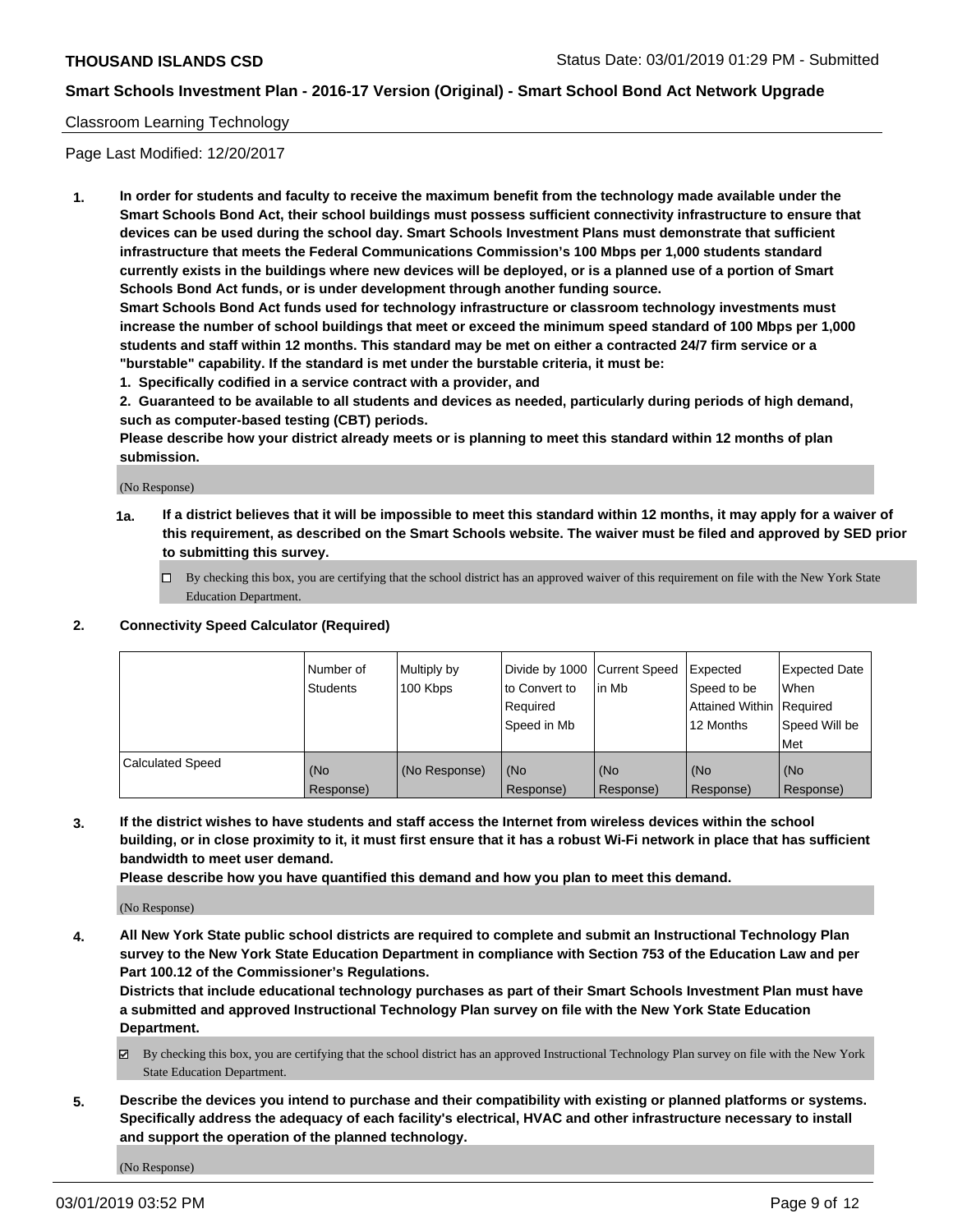#### Classroom Learning Technology

Page Last Modified: 12/20/2017

- **6. Describe how the proposed technology purchases will:**
	- **> enhance differentiated instruction;**
	- **> expand student learning inside and outside the classroom;**
	- **> benefit students with disabilities and English language learners; and**
	- **> contribute to the reduction of other learning gaps that have been identified within the district.**

**The expectation is that districts will place a priority on addressing the needs of students who struggle to succeed in a rigorous curriculum. Responses in this section should specifically address this concern and align with the district's Instructional Technology Plan (in particular Question 2 of E. Curriculum and Instruction: "Does the district's instructional technology plan address the needs of students with disabilities to ensure equitable access to instruction, materials and assessments?" and Question 3 of the same section: "Does the district's instructional technology plan address the provision of assistive technology specifically for students with disabilities to ensure access to and participation in the general curriculum?"**

(No Response)

**7. Where appropriate, describe how the proposed technology purchases will enhance ongoing communication with parents and other stakeholders and help the district facilitate technology-based regional partnerships, including distance learning and other efforts.**

(No Response)

**8. Describe the district's plan to provide professional development to ensure that administrators, teachers and staff can employ the technology purchased to enhance instruction successfully.**

**Note: This response should be aligned and expanded upon in accordance with your district's response to Question 1 of F. Professional Development of your Instructional Technology Plan: "Please provide a summary of professional development offered to teachers and staff, for the time period covered by this plan, to support technology to enhance teaching and learning. Please include topics, audience and method of delivery within your summary."**

(No Response)

- **9. Districts must contact the SUNY/CUNY teacher preparation program that supplies the largest number of the district's new teachers to request advice on innovative uses and best practices at the intersection of pedagogy and educational technology.**
	- $\Box$  By checking this box, you certify that you have contacted the SUNY/CUNY teacher preparation program that supplies the largest number of your new teachers to request advice on these issues.
	- **9a. Please enter the name of the SUNY or CUNY Institution that you contacted.**

(No Response)

**9b. Enter the primary Institution phone number.**

(No Response)

**9c. Enter the name of the contact person with whom you consulted and/or will be collaborating with on innovative uses of technology and best practices.**

(No Response)

**10. A district whose Smart Schools Investment Plan proposes the purchase of technology devices and other hardware must account for nonpublic schools in the district.**

**Are there nonpublic schools within your school district?**

Yes  $\boxtimes$  No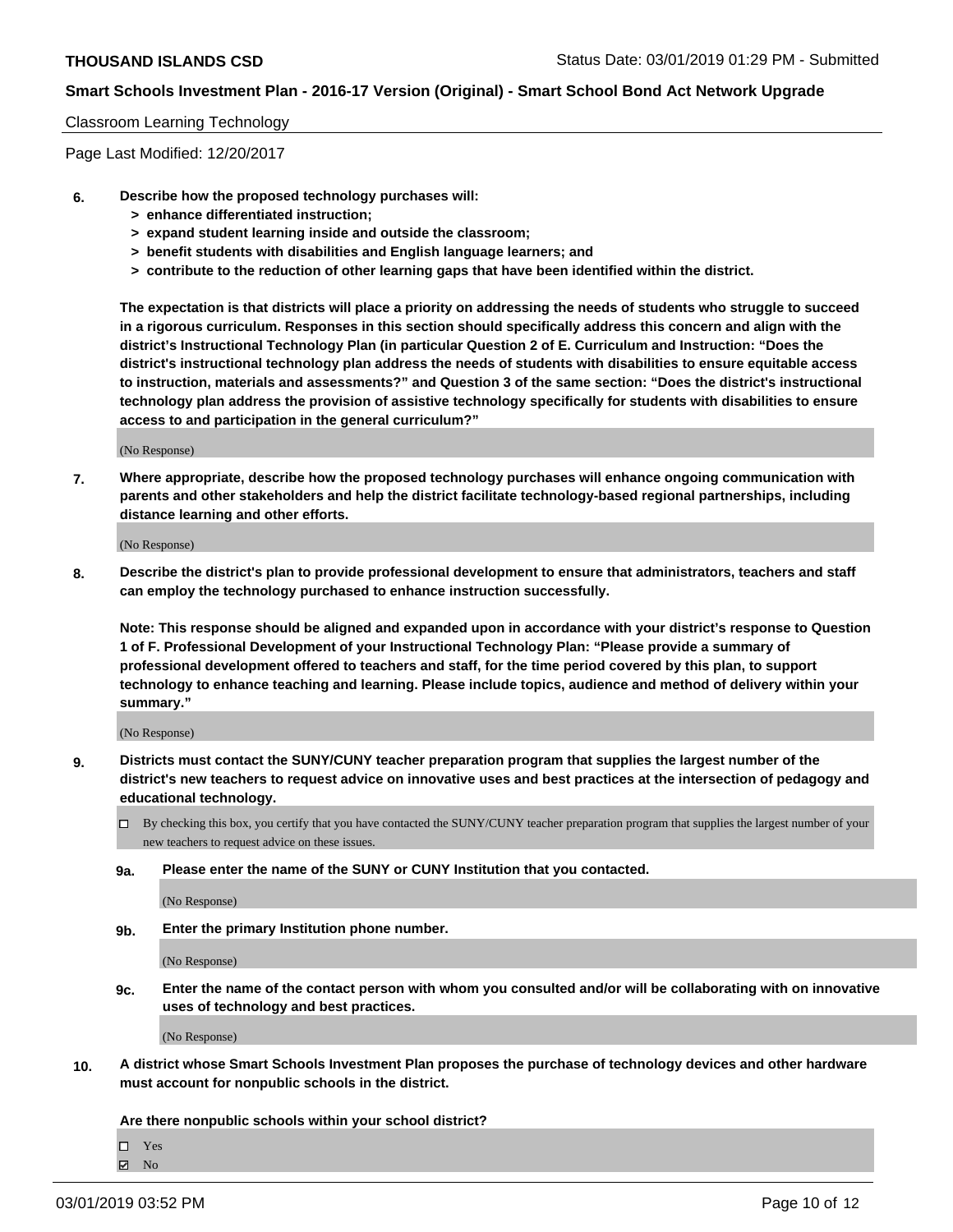### Classroom Learning Technology

Page Last Modified: 12/20/2017

### **11. Nonpublic Classroom Technology Loan Calculator**

**The Smart Schools Bond Act provides that any Classroom Learning Technology purchases made using Smart Schools funds shall be lent, upon request, to nonpublic schools in the district. However, no school district shall be required to loan technology in amounts greater than the total obtained and spent on technology pursuant to the Smart Schools Bond Act and the value of such loan may not exceed the total of \$250 multiplied by the nonpublic school enrollment in the base year at the time of enactment.**

**See:**

**http://www.p12.nysed.gov/mgtserv/smart\_schools/docs/Smart\_Schools\_Bond\_Act\_Guidance\_04.27.15\_Final.pdf.**

|                                       | 1. Classroom<br>Technology<br>Sub-allocation | 2. Public<br>l Enrollment<br>$(2014-15)$ | 3. Nonpublic<br>Enrollment<br>$(2014-15)$ | l 4. Sum of<br>Public and<br>l Nonpublic<br>l Enrollment | 15. Total Per<br>Pupil Sub-<br>lallocation | 6. Total<br>Nonpublic Loan  <br>Amount                                                        |
|---------------------------------------|----------------------------------------------|------------------------------------------|-------------------------------------------|----------------------------------------------------------|--------------------------------------------|-----------------------------------------------------------------------------------------------|
| Calculated Nonpublic Loan<br>l Amount |                                              |                                          |                                           |                                                          |                                            | (No Response)   (No Response)   (No Response)   (No Response)   (No Response)   (No Response) |

**12. To ensure the sustainability of technology purchases made with Smart Schools funds, districts must demonstrate a long-term plan to maintain and replace technology purchases supported by Smart Schools Bond Act funds. This sustainability plan shall demonstrate a district's capacity to support recurring costs of use that are ineligible for Smart Schools Bond Act funding such as device maintenance, technical support, Internet and wireless fees, maintenance of hotspots, staff professional development, building maintenance and the replacement of incidental items. Further, such a sustainability plan shall include a long-term plan for the replacement of purchased devices and equipment at the end of their useful life with other funding sources.**

By checking this box, you certify that the district has a sustainability plan as described above.

**13. Districts must ensure that devices purchased with Smart Schools Bond funds will be distributed, prepared for use, maintained and supported appropriately. Districts must maintain detailed device inventories in accordance with generally accepted accounting principles.**

By checking this box, you certify that the district has a distribution and inventory management plan and system in place.

**14. If you are submitting an allocation for Classroom Learning Technology complete this table. Note that the calculated Total at the bottom of the table must equal the Total allocation for this category that you entered in the SSIP Overview overall budget.**

|                          | Sub-Allocation |
|--------------------------|----------------|
| Interactive Whiteboards  | (No Response)  |
| <b>Computer Servers</b>  | (No Response)  |
| <b>Desktop Computers</b> | (No Response)  |
| <b>Laptop Computers</b>  | (No Response)  |
| <b>Tablet Computers</b>  | (No Response)  |
| <b>Other Costs</b>       | (No Response)  |
| Totals:                  | 0              |

**15. Please detail the type, quantity, per unit cost and total cost of the eligible items under each sub-category. This is especially important for any expenditures listed under the "Other" category. All expenditures must be capital-bond eligible to be reimbursed through the SSBA. If you have any questions, please contact us directly through smartschools@nysed.gov.**

**Please specify in the "Item to be Purchased" field which specific expenditures and items are planned to meet the district's nonpublic loan requirement, if applicable.**